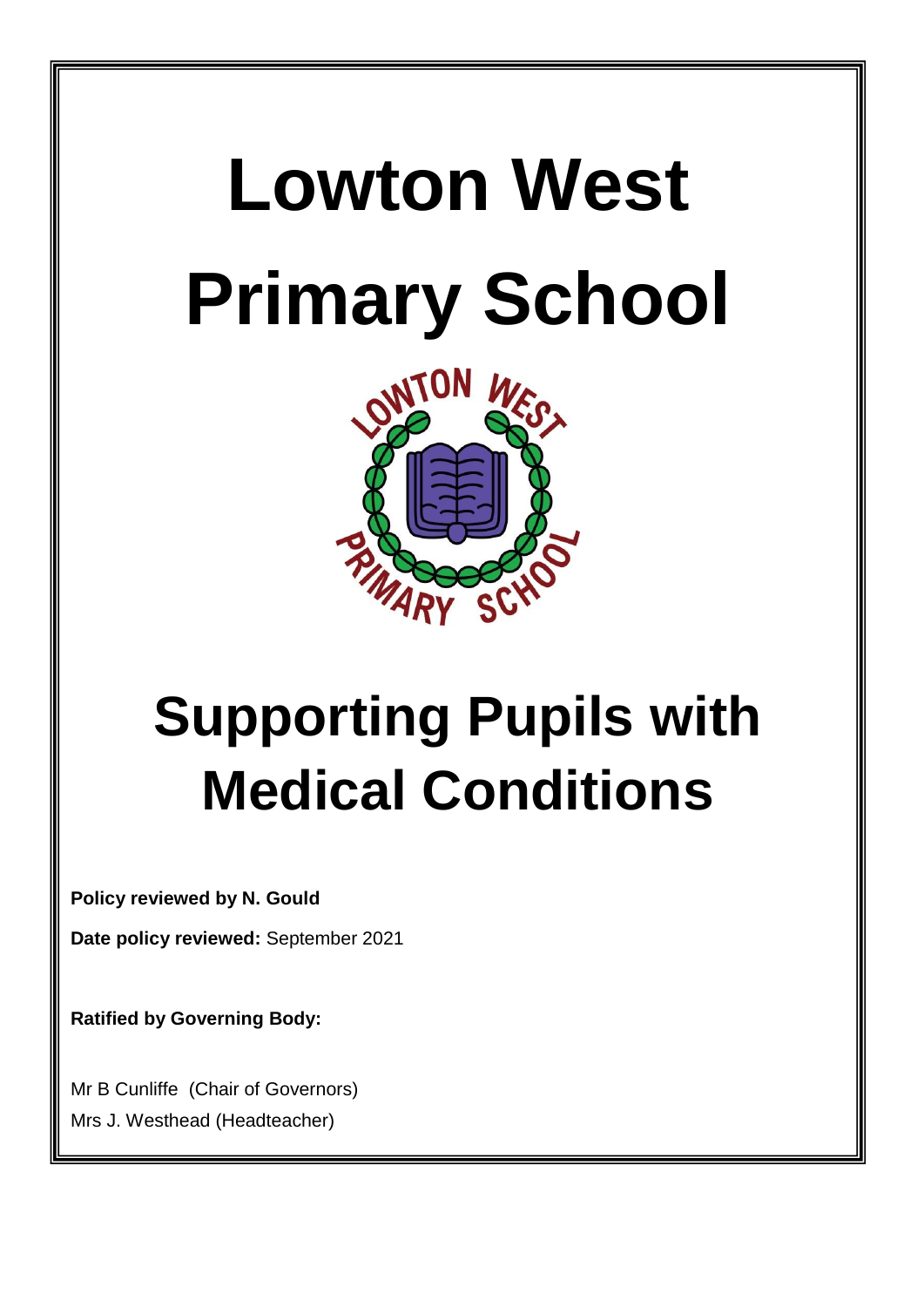## **Lowton West Primary School**

# **Supporting Pupils With Medical Conditions Policy**



# *Aiming High Together*

#### **School Vision**

To inspire, achieve and succeed, we will aim high and build dreams and futures together.

#### **Mission Statement**

Providing the highest quality education, care and support for the whole school community.

Our mission statement is based on **RESPECT**:

- $R$  = Recognising the needs of the individual child
- $E =$  Ensuring a unique and engaging curriculum
- $S =$  Supporting each other to learn and achieve
- $P =$  Passionate about providing the highest quality education
- $E =$  Encouraging creativity, self expression and imagination
- $C =$  Creating confident, resilient, life long learners
- $T =$ The voice of everybody is heard

All the above statements help us to understand how we can all make a positive contribution to the school and the wider community.

We will do this through our core values:

- Respect
- Resilience
- Kindness
- Confidence

We also, at Lowton West Primary School, strive to develop and uphold British Values.

The five British values that the Government has identified for schools to focus on are: -

- Democracy
- The Rule of Law
- Individual liberty and mutual respect and tolerance of those with different faiths and beliefs
- Developing personal and social responsibility
- Respect for British Institutions

There are more details on how our school demonstrates and develops these British Values in our British Values Policy and on our website.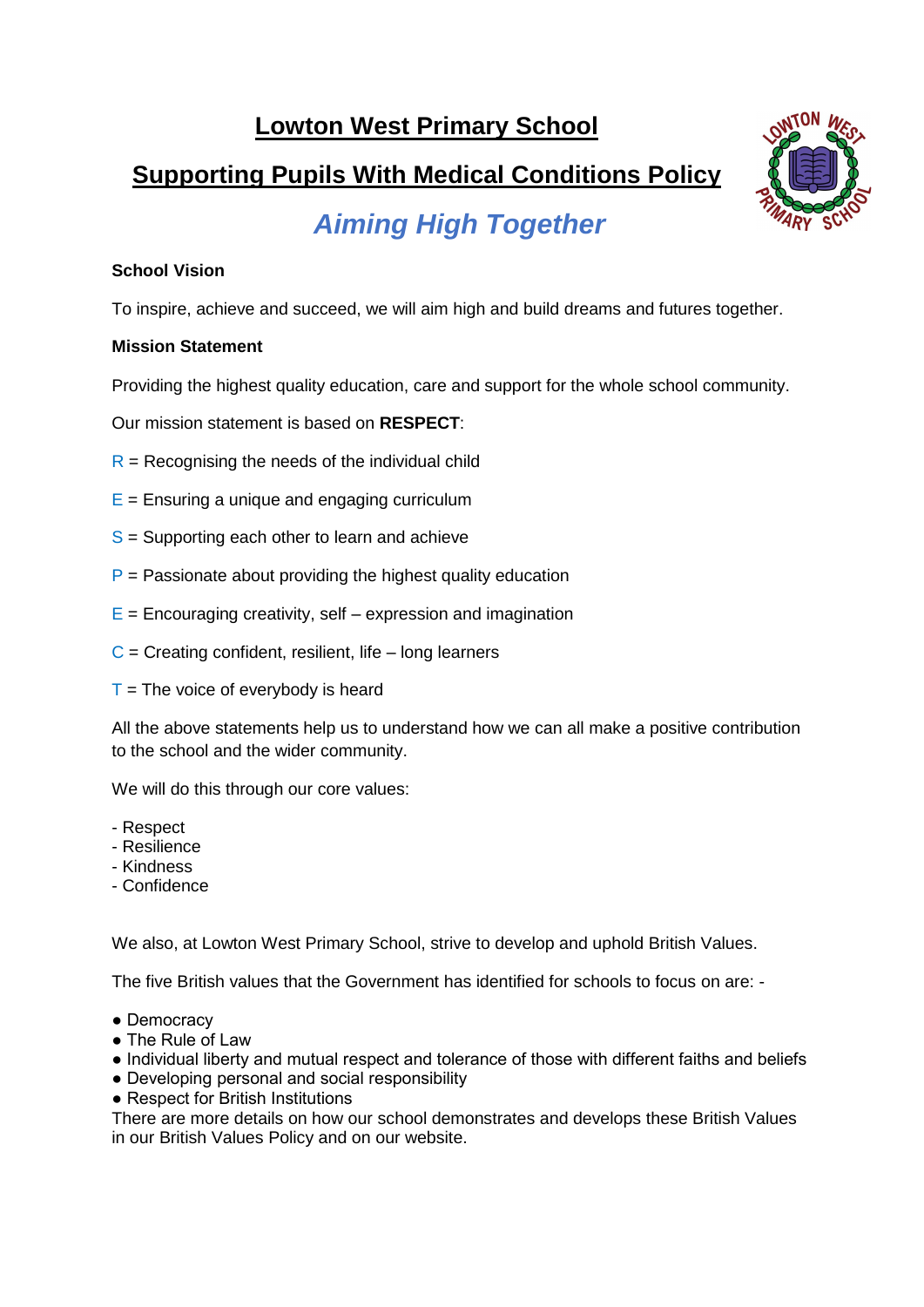## **LOWTON WEST PRIMARY SCHOOL SUPPORTING PUPILS WITH MEDICAL CONDITIONS**



Section 100 of The Children and Families Act 2014 places a duty on the Lowton West Primary School Governing Body to make arrangements for supporting children at school with medical conditions. This policy has been written in line with the statutory guidance from the DfE 'Supporting Pupils at school with medical conditions' published December 2015.

#### **Introduction**

Most pupils will at some time have a medical condition that may affect their participation in school activities. For many this will be short term. Other children have medical conditions that, if not properly managed, could limit their access to education. Such pupils are regarded as having medical needs. Most of these children will be able to attend school regularly and take part in normal school activities. This policy outlines responsibilities and procedures for supporting pupils at Lowton West Primary School who have medical needs.

The aim of this policy is to ensure that pupils at school with medical conditions, in terms of both physical and mental health, should be properly supported so that they can have full access to education, including school trips and physical education. Through support, they can play an active role in school life, remain healthy and achieve their academic potential.

It is our policy to ensure that all medical information will be treated confidentially by the Headteacher and staff. All administration of medicines is arranged and managed in accordance with the DfE guidance. All staff have a duty of care to follow and co-operate with the requirements of this policy.

Some children with medical conditions may be considered disabled under the definition set out in The Equality Act 2010. Where children have a disability, the requirement of the Equality Act 2010 will apply.

For pupils who may also have a special educational need (SEN), the support they receive will bring together health and social care needs, as well as their special educational provision. Where children have an identified special need, the SEN Code of Practice will also apply. We also understand that medical conditions may impact upon social and emotional development as well as having educational implications.

The school has produced a policy for the Administration of Medicines and has produced an Accessibility Plan and Equality Plan which links to the SEND policy and Single Equality Policy, in line with the duties outlined in The Equality Act 2010. Current provision and procedures to support transitional arrangements are also documented in the school's SEN Information Report.

#### **Key Roles & Responsibilities**

#### **The Governing Body**

The Governing Body will ensure that this school's policy clearly identifies the roles and responsibilities of all those involved in the arrangements they make to support children at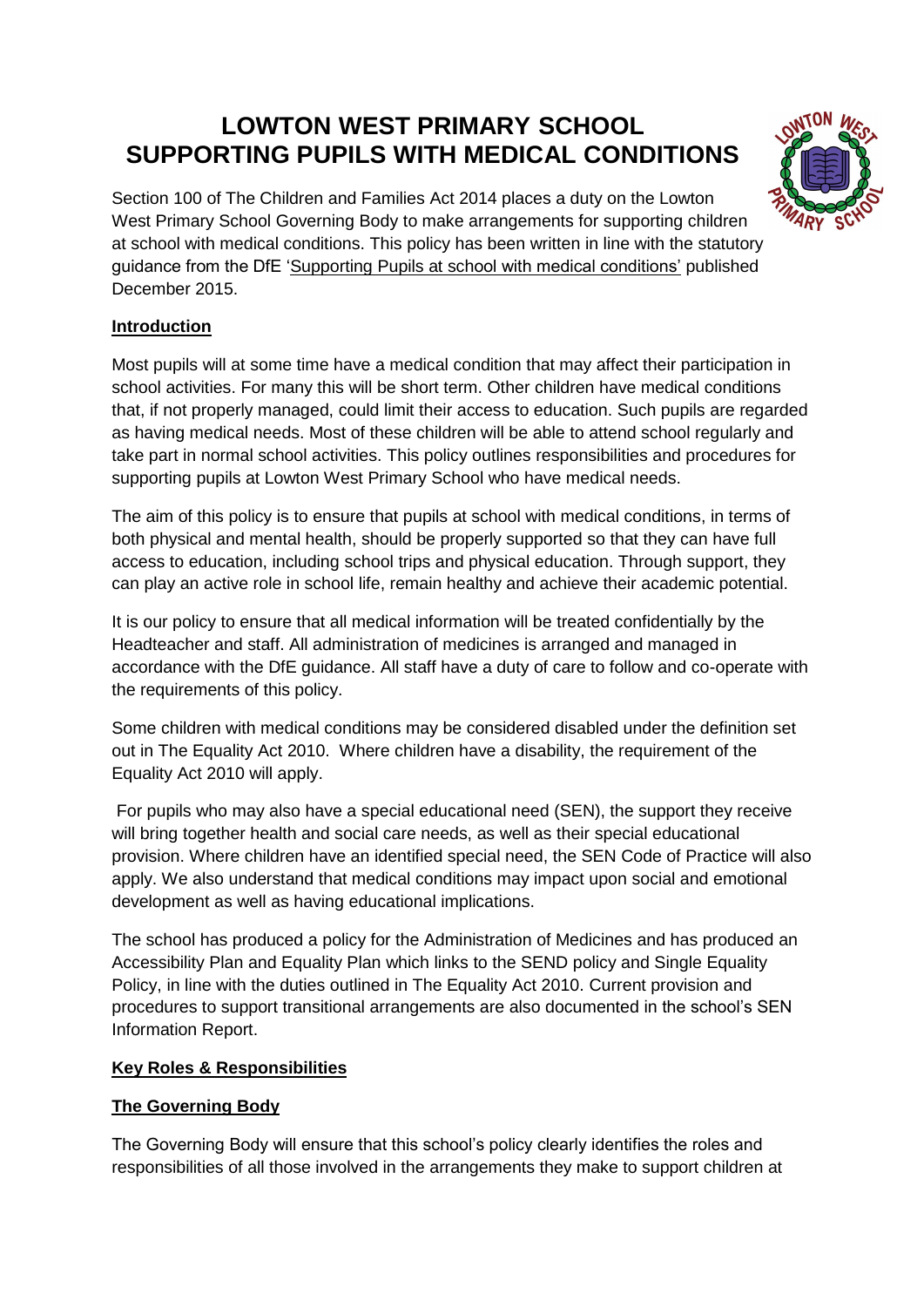school with medical conditions. The Governing Body is responsible for making arrangements to support pupils with medical conditions in school, including making sure that a policy for supporting pupils with medical conditions in school is developed and implemented.

They will ensure that all pupils with medical conditions are supported fully through placing focus upon the needs of each individual child to enable the fullest participation possible in all aspects of school life.

The Governing Body will ensure that staff follow clear procedures when school is notified that a pupil has a medical condition. They will ensure that the Senior Leadership Team consult health and social care professionals, pupils and parents to ensure that the needs of children with medical conditions are properly understood, including an understanding of how medical conditions impact on a child's ability to learn, as well as increase confidence and promote self-care. In order to ensure that all pupils with medical conditions are effectively supported they will ensure sufficient staff have received suitable training and are competent before they take on responsibility to support any child with medical conditions.

They will also ensure that any members of school staff who provide support to pupils with medical conditions are able to access information and other teaching support materials as needed.

The Governing Body will ensure that school makes reasonable adjustments and arrangements for pupils' individual medical conditions to allow pupils with medical conditions admission to school.

The Governing Body are responsible for ensuring that the policy to support pupils with medical conditions is reviewed annually and is accessible to parents and staff. They will ensure that the school's insurance arrangements provide cover for staff to act within the school of their employment; that the procedures outlined in this policy are followed, and that any necessary training is made available to staff.

#### **The Headteacher**

Mrs Westhead, the Headteacher, is responsible for ensuring that the school's policy is developed and effectively implemented with all school staff and partners. This includes ensuring that all staff are aware of the policy for supporting pupils with medical conditions and understand their role in its implementation. The Headteacher will ensure that all staff who need to know, including supply teachers and visitors working with pupils, are briefed and aware of the child's condition. They will also ensure that sufficient trained numbers of staff are available to implement the policy and deliver against all individual healthcare plans, including in contingency and emergency situations.

The Headteacher has overall responsibility for the development of individual healthcare plans. They will also make sure that school staff are appropriately insured and are aware that they are insured to support pupils in this way.

The Headteacher, with support from the Senior Leadership Team and school SENCo will ensure sufficient staff are suitably trained to support pupils with medical conditions. They will ensure that relevant staff meet with trained health professionals in the development of individual healthcare pans and contact the school nurse service in the case of any child who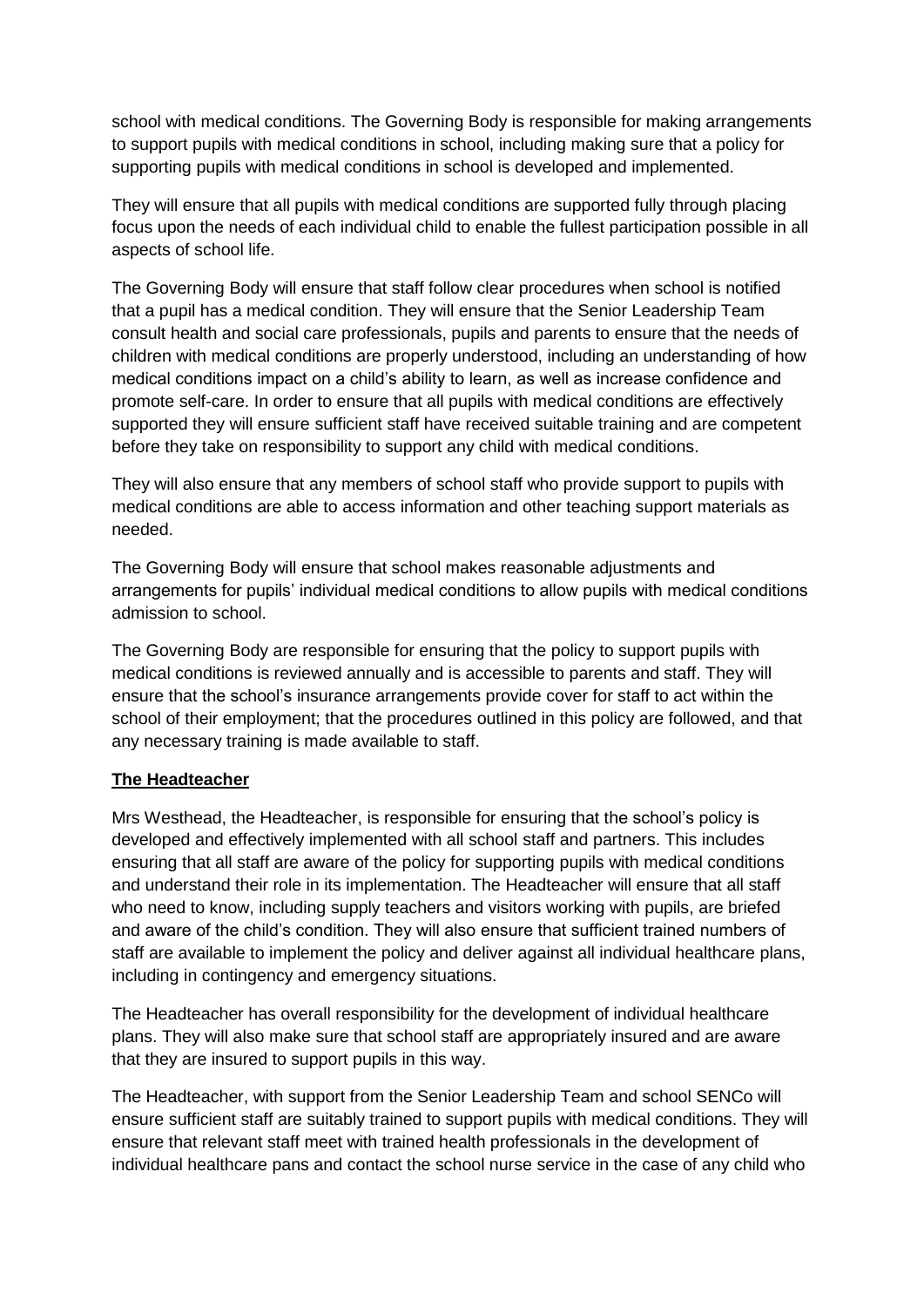has a medical condition that may require support at school, but who has not yet been brought to the attention of the school nurse. The Headteacher will also arrange appropriate back up cover when a member of staff responsible for a pupil with medical needs is absent or unavailable.

The Headteacher will ensure that school works with the relevant healthcare professionals to identify and agree the type and level of training required and identify where the training can be obtained from. This will include ensuring that the training is sufficient to ensure staff are competent and confidence in their ability to support children with medical conditions. The training will include preventative and emergency measures so that staff can recognise and act quickly when a problem occurs and therefore allow them to fulfil the requirements set out in the individual healthcare plan.

Any training undertaken will form part of the overall training plan for the school and refresher awareness training will be scheduled at appropriate intervals agreed with the relevant healthcare professional delivering the training. A staff training record is maintained by Senior Leaders and reported to the Governing Body including details of refresher training undertaken, the date of training and the competent professional providing the training.

Where a child is returning to school following a period of hospital education or alternative provision (including home tuition), the headteacher will ensure that staff work with the local authority and education provider to ensure that the healthcare plan identifies the support the child will need to reintegrate effectively.

The Headteacher will ensure that any short-term or frequent pupil absences, including those linked to medical appointments, are effectively managed and appropriate support is put in place to limit the impact on the child's educational attainment and emotional and general well-being

#### **Teachers and Support Staff**

Any member of school staff may be asked to provide support to pupils with medical conditions, including the administering of medicines, although they cannot be required to do so. Although administering medicines is not part of teachers' professional duties, they should take into account the needs of pupils with medical conditions that they teach. School staff will receive sufficient and suitable training and achieve the necessary level of competency before they take on responsibility to support children with medical conditions. Any member of school staff should know what to do and respond accordingly when they become aware that a pupil with a medical condition needs help.

Staff and Senior Leaders will liaise very closely with local health services, parents and pupils for views and advice, seeking advice regularly and in particular upon admission to school and during transitions.

All staff will ensure a pupil's integration or re-integration back into school is fully supported so pupils can fully engage with learning and do not fall behind if they are unable to attend due to their medical condition.

The school policy is clear that any member of school staff providing support to a child with medical needs should have received suitable training. Staff must not administer prescription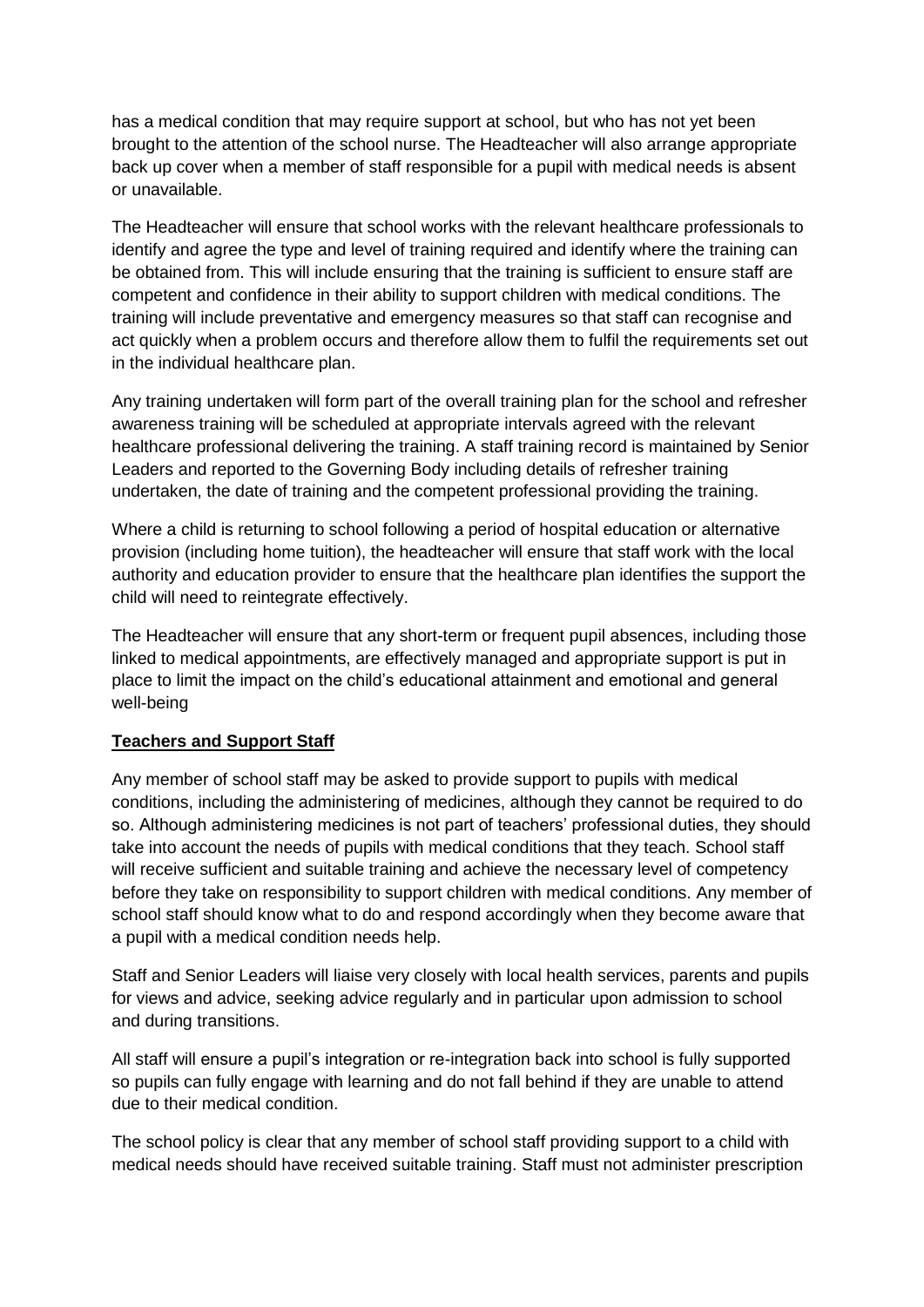medicines or undertake any health care procedures without the appropriate training or information received through healthcare plans and Form 3B, which is completed by parents and staff jointly when medication is required in school. All new staff will be inducted on the policy when they join the school through their Staff Induction Pack. Supply Teachers will be informed of a pupil's medical condition as part of their induction by a member of the Senior Leadership Team.

Class teachers will notify any visitors to school – such as sports coaches – of any pupils in their class that have a medical condition so that the visitor will know what to do and who to inform in school should a pupil with a medical condition require medical help. Visitors and Supply Teachers will not be responsible for administering any medication to any pupils in school.

#### **The School Link Nurse**

Lowton West Primary School has access to the school nursing services, based at Golborne Clinic. They are responsible for liaising and supporting school when a child has been identified as having a medical condition which will require support in school. Wherever possible, they should do this before the child starts at the school. They will not usually have an extensive role in ensuring that the school is taking appropriate steps to support children with medical conditions, but may support staff on implementing a child's individual healthcare plan and provide advice and liaison, for example on training.

School nurses can liaise with lead clinicians locally on appropriate support for the child and associated staff training needs. The school nurses will also be a valuable resource for school and parents when seeking advice and support in relation to children with a medical condition.

#### **Supporting Pupils through Individual Healthcare Plans**

School will include all relevant information regarding a pupil's medical condition on the healthcare plan to ensure the child is supported effectively at school. This will include information relating to the medical condition, its triggers, signs, symptoms and treatments and the pupil's resulting needs, with details including medication (dose, side effects and storage) and other treatments, time, facilities and equipment required, testing, access to food and drink where this is used to manage their condition, dietary requirements, and environmental issues e.g. moving around school, playtime provision, crowded corridors, access to toilet facilities.

Healthcare plans will also consider specific support for the pupil's educational, social and emotional needs – for example, how any absence from school for medical treatment or illness will be managed, any support required through counselling sessions, additional requirements for tests – such as additional time, separate room, use of rest breaks or the need for additional support to catch up with lessons following absence or treatment (such as physio) that may take place during the school day.

All individual healthcare plans are monitored and reviewed annually or sooner, should a pupil's medical needs change. Parents meet with the relevant staff to complete and review individual health care plans and Form 3B is completed by the parent should medicine need to be administered at school by school staff.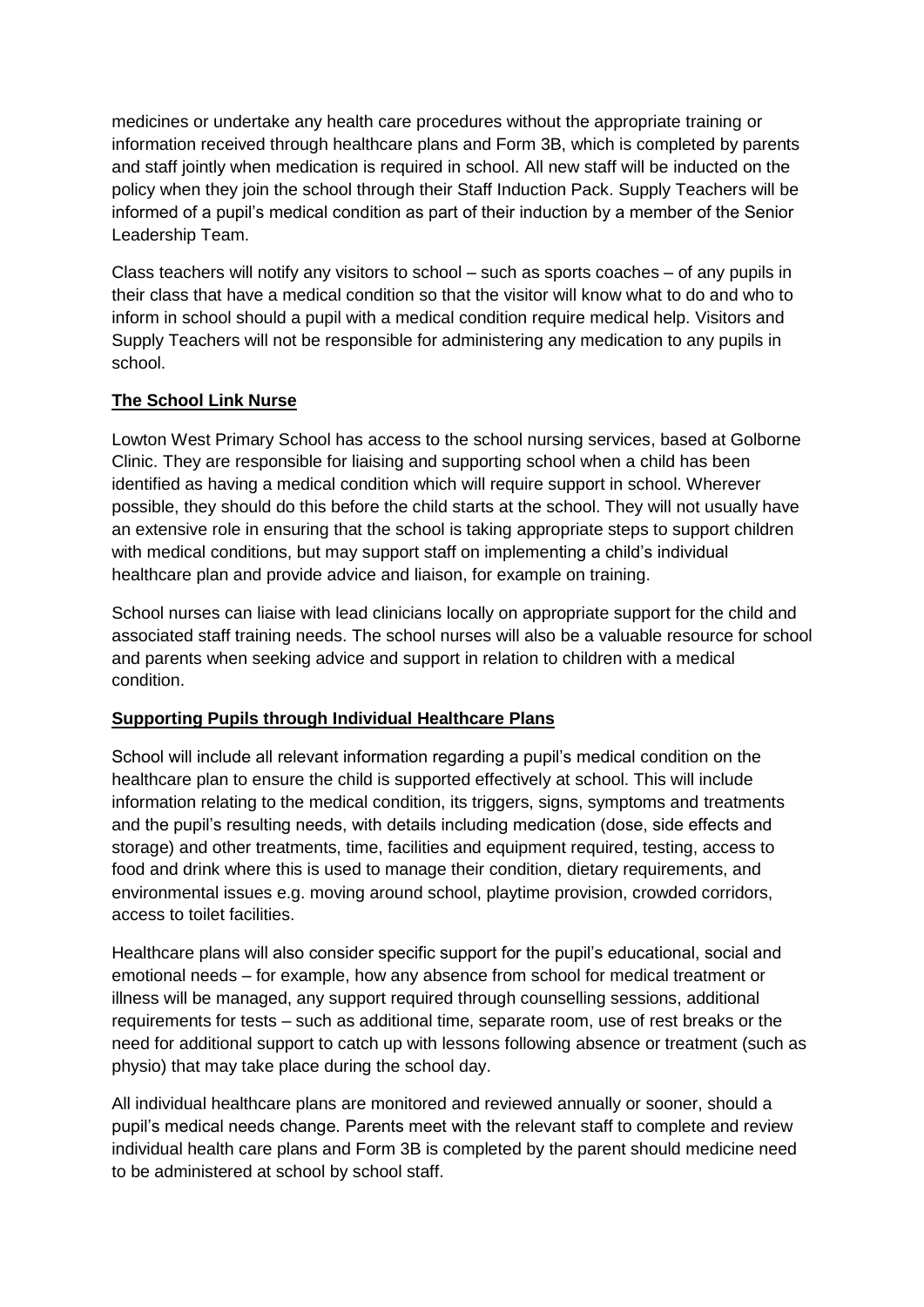Healthcare plans will include the level of support needed by staff throughout the school day. Senior Leaders will ensure risk assessments for pupils with a physical disability are completed alongside healthcare plans upon admission to school and are reviewed annually or sooner, should the pupil's needs change. PEEP forms are completed annually or sooner, should the pupil's needs change, to ensure relevant staff, parents and the pupil understand what will happen in an emergency situation.

The information recorded will also include the details of all staff in school who will be involved in supporting the pupil through their healthcare plan, the names of relevant health professionals who will offer support through training and advice, training requirements for staff and the timetable and rota, including all staff involved and named staff members will offer support in the absence of staff members delivering day to day support. If a child is selfmanaging their medication, this will be clearly stated within the healthcare plan, including the appropriate arrangements for monitoring.

Separate arrangements required during school trips, extra-curricular activities outside the normal school timetable must be considered and recorded as part of the school's risk assessment procedures for each event, with close reference to the individual healthcare plan.

Where a formal diagnosis is awaited or is unclear, school will plan to implement arrangements to support the child, based on the current evidence available for their condition. When preparing healthcare plans, school will ensure that every effort is made to involve some formal medical evidence and consultation with health care professionals and parents and carers.

Where a child has a special educational need identified in a statement or Educational Health Care (EHC) plan, the individual healthcare plan will be linked to or become part of that statement or EHC plan.

#### **Managing Medicines on School Premises**

The school's policy on Medicines in School is clear about the procedures to be followed for managing medicines. The administration of medicines is the overall responsibility of the parents/carers. Where clinically possible we will encourage parents to ask for medicines to be prescribed in dose frequencies which enable them to be taken outside of school hours. However, the Headteacher is responsible for ensuring children are supported with their medical needs whilst on site, therefore this may include managing medicines where it would be detrimental to a child's health or school attendance not to do so.

School will not give prescription or non-prescription medicines to a child without their parent's/carer's written consent (through completing Form 3B).

Controlled drugs will be securely stored in a non-portable container which only named staff will have access to. We will ensure that the drugs are easily accessible in an emergency situation. A record will be kept of any doses used and the amount of the controlled drug held in school.

Children should know where their medicines are at all times and be able to access them immediately in an emergency. Medicines such as inhalers and blood glucose reading kits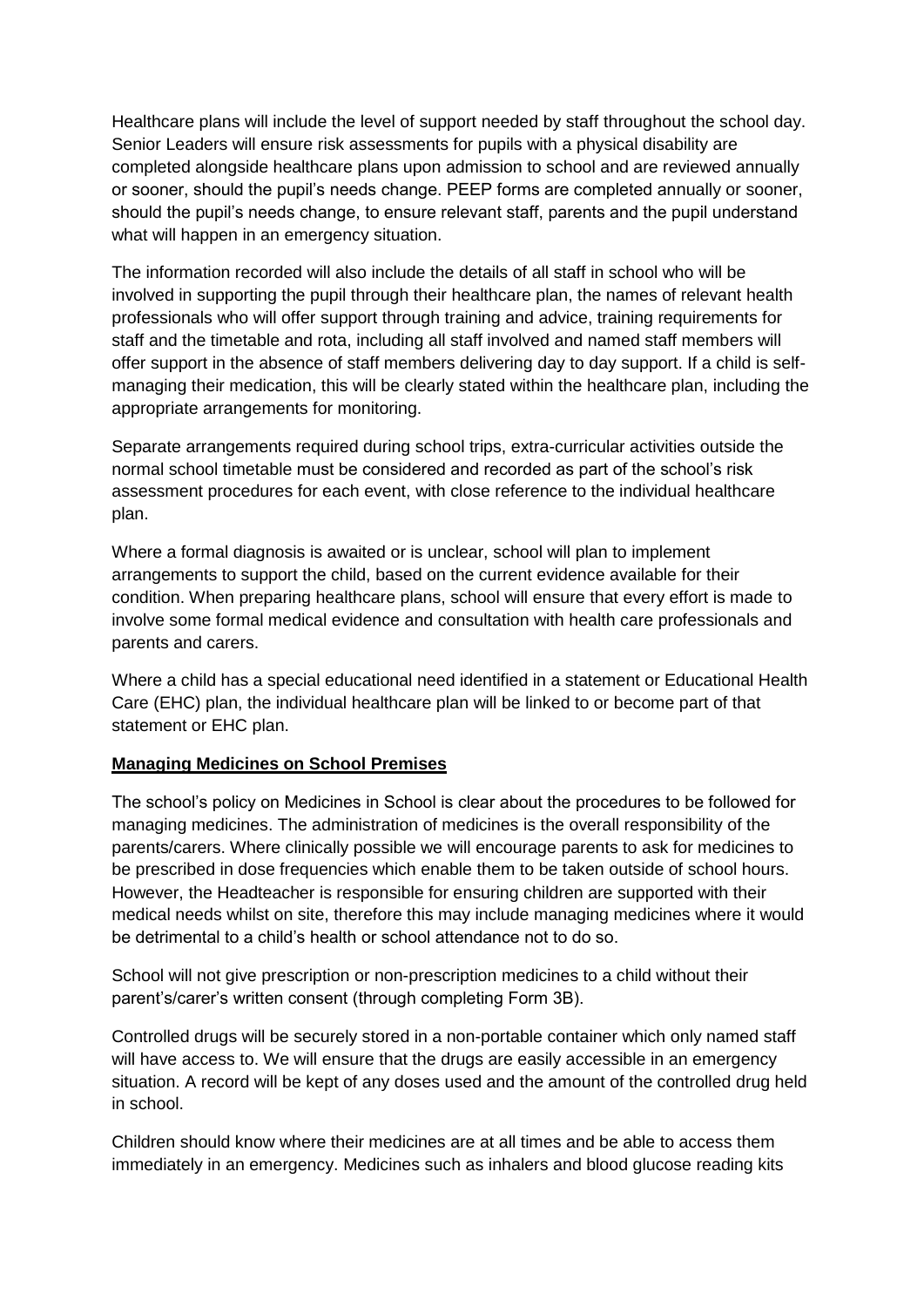should always be readily available to children. It is unacceptable to prevent pupils from easily accessing inhalers and medication and some forms of medication – such as those used by diabetics and asthmatics - should not be locked away. This must be considered as part of the risk assessment when outside of school premises – such as a school trip.

The name of the child, dose, expiry and shelf life dates will be checked before medicines are administered. On occasions where a child refuses to take their medication the parents will be informed at the earliest available opportunity. We will only accept prescribed medicines that are in date, labelled, provided in the original container as dispensed by the pharmacist and include instructions for administration, their dosage and storage.

#### **Insulin and diabetics**

Insulin is the exception to the requirement for an original container for prescribed medication. Insulin and any other medication included in the diabetes kit must still be in date but will generally be available to schools inside an insulin pen or a pump, rather than its original container.

The diabetic's kit should always be readily available for the child and will include items such as: insulin pen, fast acting glucose for hypo treatment, finger prick device, ketone testing kit, gluco gel and snacks. The exact requirements of the kit and procedures for individual pupils will be detailed in the Healthcare Plan, which will be produced in consultation with parents and the diabetes nurse.

#### **Asthma and inhalers**

As the children in this school are too young to take personal responsibility for their inhaler, with parent's consent, staff will make sure that inhalers are stored in a safe but readily accessible place, and clearly marked with the child's name. All inhalers must be labelled with the child's name by the parent/carer and parents/carers are also asked to provide spacers. The inhalers are kept in a central place in the classroom so that the children can access them at any time. Inhalers are taken out with the children for P.E. lessons. All staff are responsible for ensuring that children have their inhalers with them when they are out on school trips, or with a supervising adult (who is with that child during the trip). If a child has an asthma attack, staff follow the guidance from the asthma nurse training (which is displayed around school and in all classrooms).

School staff are not required to administer asthma medicines to pupils (except in an emergency). However, the staff at Lowton West are happy to do this. All school staff will let pupils take their own inhalers independently when they need to but will also provide help/supervision administering the inhaler if needed.

At the beginning of each school year or when a child joins the school, parents/carers will complete an individual asthma healthcare plan.

The asthma register is displayed in the staffroom (on the asthma board) and class asthma registers are also kept in classrooms with healthcare plans also accessible in register boxes. Class teachers and Teaching Assistants also keep a copy of the individual health care plans in a 'Class Trips and Visits information file' (ready to take on school trips).